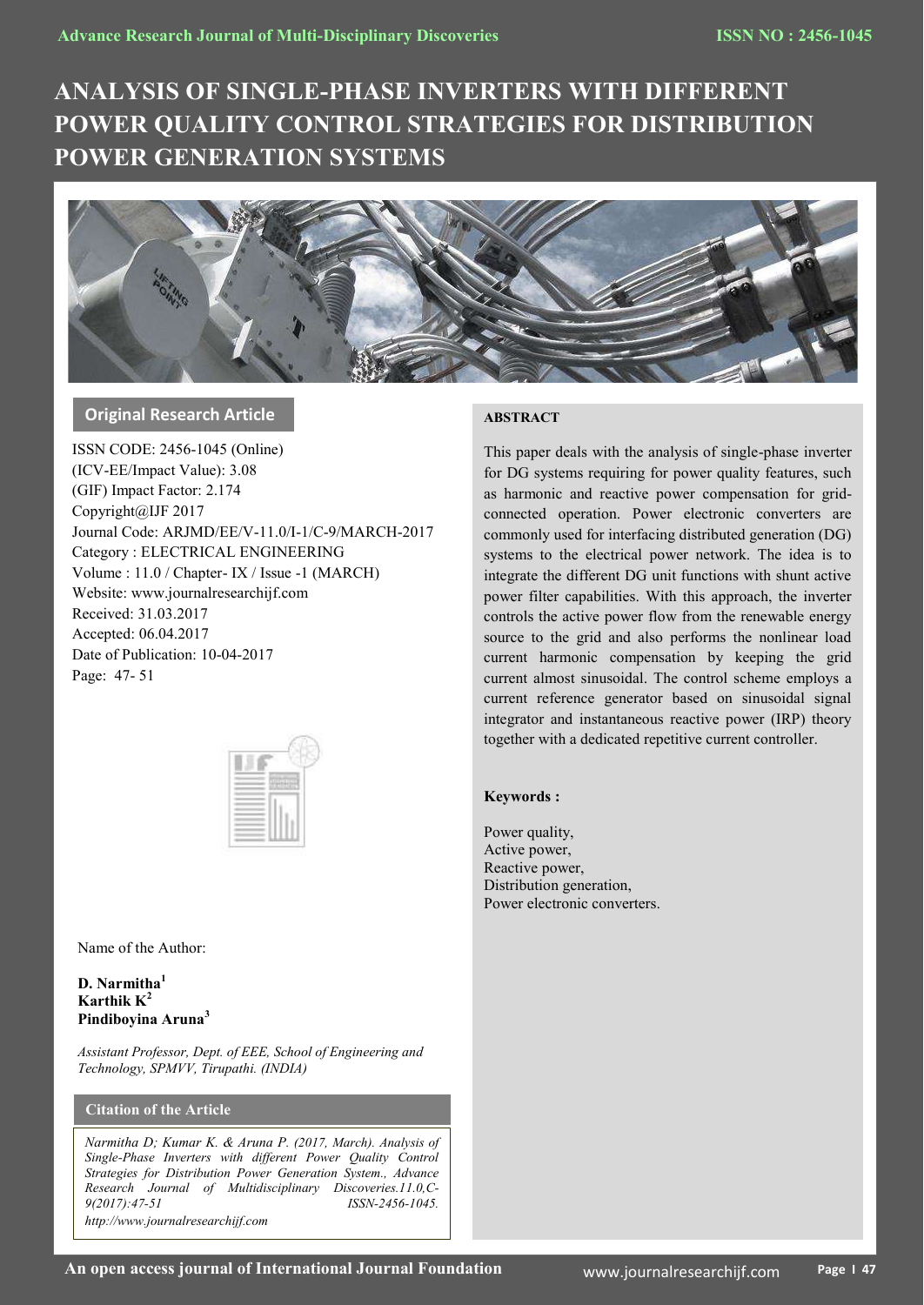#### **I. INTRODUCTION**

Due to the high price of oil and the concern for the environment, renewable energy is in the limelight. This scenario has stimulated the development of alternative power sources such as photovoltaic panels, wind turbines and fuel cells [1,2]. The distributed generation (DG) concept emerged as a way to integrate different power plants, increasing the DG owner's reliability, reducing emissions, and providing additional power quality benefits [3,4]. The cost of the distribution power generation system using the renewable energies is on a falling trend and is expected to fall further as demand and production increase [5].

The energy sources used in DG systems usually have different output characteristics, and for this reason, power electronic converters are employed to connect these energy sources to the grid, as shown in Fig. 1. The power electronic front-end converter is an inverter whose dc link is fed by an AC/dc converter or by a dc/dc converter, according to with the DG source type [6]. The commercial front-end inverters are designed to operate either as grid-connected or in island mode. In grid-connected mode, the voltage at the point of common coupling (PCC) is imposed by the grid; thus, the inverter must be current-controlled [7].

When operated in island mode, the inverters are voltage-controlled, generating the output voltage at a specified amplitude and frequency.



**Fig.1. General Scheme of a DG unit connected to the grid.**

Coming to the grid-connected mode, almost all the commercial single-phase inverters for DG systems inject only active power to the grid, i.e., the reference current is computed from the reference active power  $p^*$  that must be generated [1,8]. It is possible and can be convenient to integrate power quality functions by compensating the reactive power and the current harmonics drawn by specific local nonlinear loads [9]. The single-phase inverter can acquire active filtering features just adding to its control software some dedicated blocks that are specific to shunt active power filter (APF).

This paper proposes and validates an enhanced power quality control strategy for single-phase inverters used in DG systems. The idea is to integrate the DG unit functions with shunt APF capabilities. With the proposed approach, the inverter controls the active power flow from the energy source to the grid and also performs the compensation of reactive power and the nonlinear load current harmonics, keeping the grid current almost sinusoidal.

## **II. MODELING AND CONTROL OF INVERTER INTERFACED DG UNITS**

Basically, each DG unit may have DC type or rectified generation unit (Fuel cell, solar cell, wind turbine, microturbine…), storage devices, DC-DC converter, DC-AC inverter, filter, and transformer for connecting to loads or utility in order to exchange power. Model and dynamic of each of this

part may have influence in system operation. But here for simplification, it is considered that DC side of the units has sufficient storage and considered as a constant DC source. Hence only DC-AC inverter modeling and control investigated in this paper.

A circuit model of a three-phase DC to AC inverter with LC output filter is further described in Fig. 2, the system consists of a DC voltage source  $(V_{dc})$ , a three- phase PWM inverter, an output filter  $(L_f$  and C with considering the parasitic resistance of filter- $R_f$ ). Sometimes a transformer may be used for stepping up the output voltage and hence  $L_f$  can be transformer inductance.



There are two ways for controlling an inverter in a distributed generation system.

#### **A. PQ Inverter Control**

**INTERNATIONAL JOURNAL FOUNDATION**

**JOURNAL** 

NTERNATIONAL

FOUNDATION

This type of control is adopted when the DG unit system is connected to an external grid or to an island of loads and more generators. In this situation, the variables controlled by the inverter are the active and reactive power injected into the grid, which has to follow the set points  $P_{ref}$  and  $Q_{ref}$ , respectively. These set points can be chosen by the customer or by a central controller. The PQ control of an inverter can be performed using a current control technique in qd reference frame which the inverter current is controlled in amplitude and phase to meet the desired set-points of active and reactive power  $[10]$ .

With the aim of Park transform and equations between inverter input and output, the inverter controller block diagram for supplying reference value of  $P_{ref}$  and  $Q_{ref}$  is as Fig. 3 For the current controller, two Proportional-Integral (PI) regulators have been chosen in order to meet the requirements of stability of the system and to make the steady state error be zero. With this control scheme, it is possible to control the inverter in such way that injects reference value of  $P_{ref}$ ,  $Q_{ref}$  into another part of the stand-alone network. When the output voltage is needed to be regulated, the PV control scheme that is similar to PQ mode with feedback of voltage used to adjust Qref.



**Fig. 3 PQ control scheme of inverter**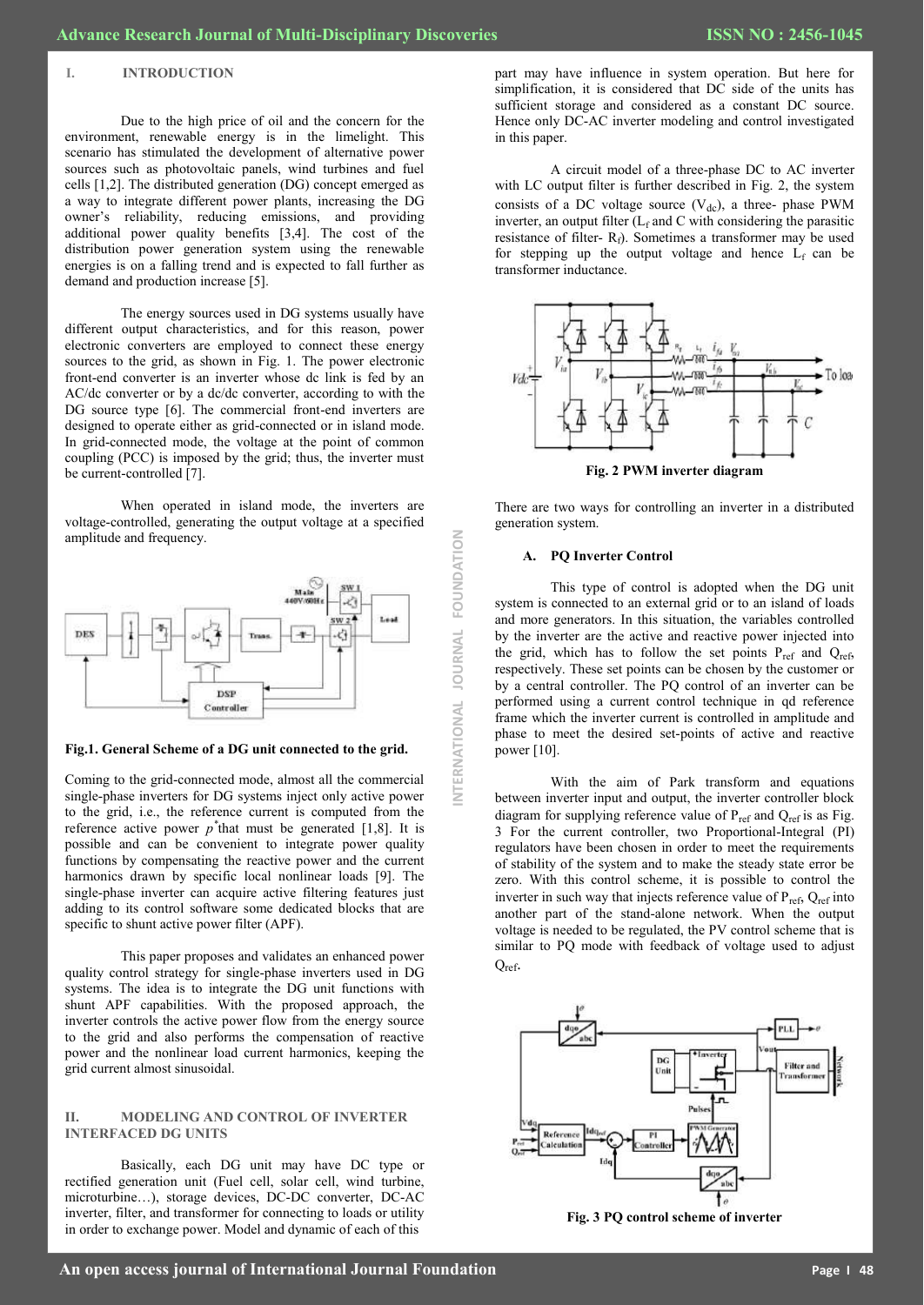#### **B. V/f Inverter Control**



**Fig. 4 V/f control scheme of inverter**

This controller has to act on the inverter whenever the system is in the stand-alone mode of operation. In fact, in this case, it must regulate the voltage value at a reference bus bar and the frequency of the whole grid. Regulators work in order to keep the measured voltages upon the set points. Moreover, the frequency is imposed through the modulating signals of the inverter PWM control by mean of an oscillator [11,12]. A simple PI controller can regulate bus voltage in reference value with getting feedback of real bus voltage. Fig. 4 outlines this control strategy. In this case, it is obvious that the DG unit should have a storage device in order to regulate the power and voltage.

#### **III. INVERTER CONTROL SCHEME**



**Fig. 5 Inverter control scheme**

The block diagram of the single-phase inverter control scheme with enhanced power quality features is shown in Fig. 5. The inverter reference current  $i_F^*$  is generated by the reference current generator block and the current control is based on a repetitive controller.

#### **A. Reference Current Generator:**



**Fig. 6 Reference current generation scheme.**

The reference current generation scheme is shown in Fig. 6 and can be divided into two parts: the computation of the harmonic current reference  $i_{ha}^*$  and the generation of the fundamental reference current  $i_{1\alpha}$ <sup>\*</sup> corresponding to the active and the reactive power to be generated.

#### **B. Current Control:**

**INTERNATIONAL JOURNAL FOUNDATION**

ERNATIONAL

İ

**JOURNAL** 

FOUNDATION

For inverters that generate active power and also compensate the reactive power, the reference current is sinusoidal at the fundamental frequency, so the use of conventional PI controllers would probably suffice if their bandwidth is high enough. If the inverter must also compensate the current harmonics, the reference current will become nonsinusoidal.

In this case, achieving zero –steady-state error is not possible with PI controllers unless particular control schemes are employed.



**Fig.7. Current control scheme.**

The adopted current control scheme is shown in Fig. 7 and is based on a repetitive controller along with a conventional PI regulator in order to achieve zero steady-state error when the reference current has a high harmonic content. This scheme has been originally proposed for shunt APFs, and for this reason, it is also suitable for inverters used for active power generation and having power quality features.

#### **IV. SIMULATION RESULTS AND DISCUSSION**

In order to understand the performance of the Single Phase Inverters along with Power Quality Control Strategies, a simple distribution network as shown in Fig.8 is implemented. There are different analyses conditions like normal operation, injection of the load for measuring the active and reactive power are considered and designed using MATLAB/SIMULINK software for validation of the proposed control strategies as shown in the output voltage waveforms are shown in Fig. 9 to Fig. 19 with different load conditions.



**Fig. 8 MATLAB/Simulink Model**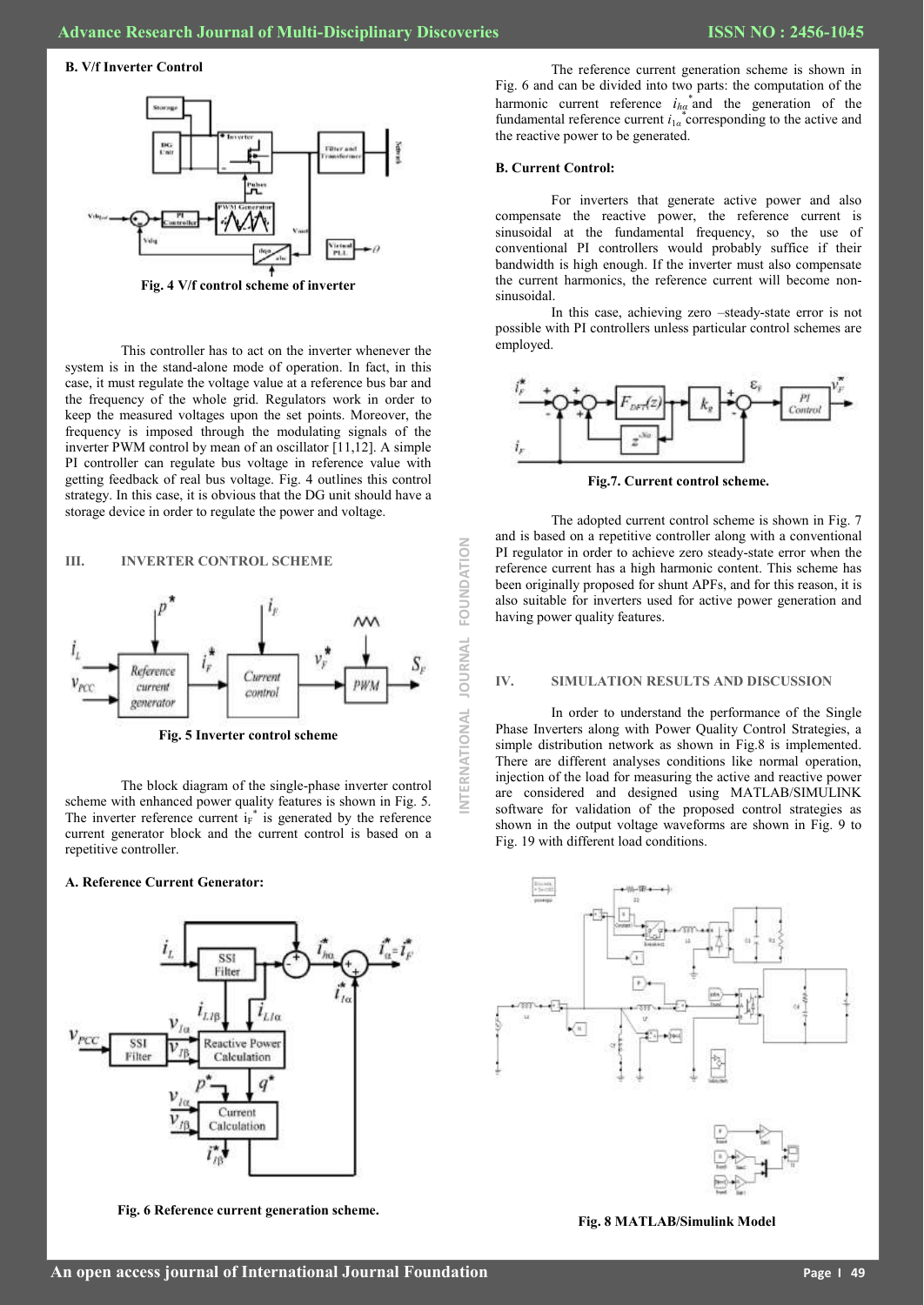

**Fig.9 Steady-state operation of the inverter injecting the active power requested by the resistive load (2 kW).**



**Fig. 10 Steady-state operation for 3 kW active power generation. Only the 2 kW linear load is connected in this case.**



**Fig. 11 Inverter transient response during a step-up of the injected active power (1–3 kW). Only the 2 kW linear load is connected.**



**Fig. 12 Steady-state operation of the inverter injecting 1 kW active power and compensating the current harmonics of the local load.**



**Fig. 13 Steady-state operation of the inverter injecting 1 kW active power and compensating the current harmonics of the local load.**



**Fig. 14 Inverter transient response during nonlinear load turn-on**



**Fig. 15 Inverter transient response for nonlinear load turn-on.**



**Fig. 16 Steady-state linear resistive–inductive load operation**



**Fig.17 Inverter transient response when only the reactive power compensation is enabled and the load is resistive–inductive**



**Fig.18 Steady-state operation for 3 kW active power generation with reactive power compensation**



**Fig.19 Inverter transient response for step reactive power compensation when the injected active power is 3 kW.**